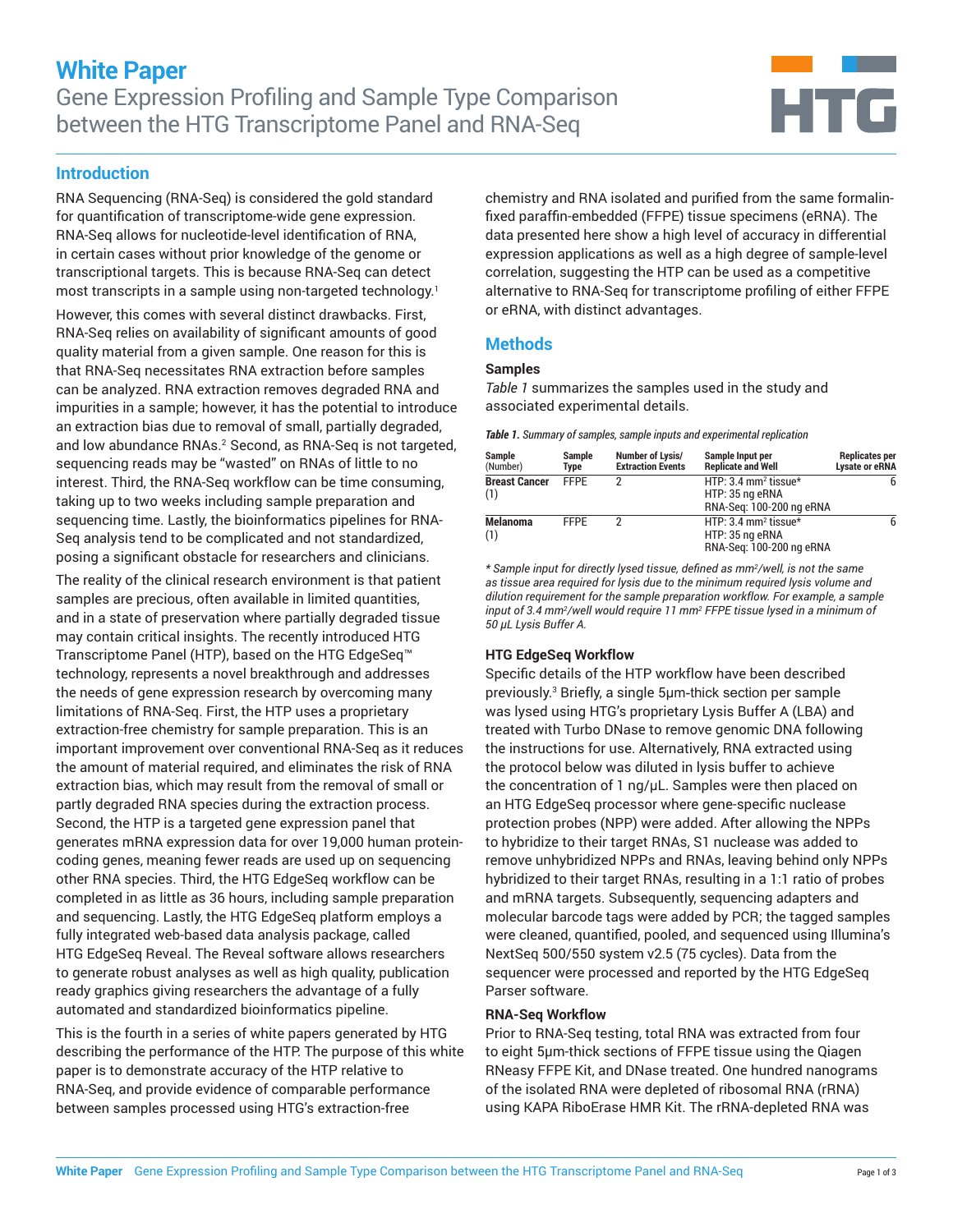

fragmented before carrying out first-strand cDNA synthesis. The libraries were prepared using a KAPA RNA HyperPrep Kit. Adapter-ligated libraries were amplified with 12 cycles of PCR. Library concentration and fragment size distribution were determined using Agilent D1000 Screen Tape Assay on the 4200 TapeStation System. Libraries were sequenced using Illumina's NextSeq 500/550 High Output Kit v2 (300 Cycles).

#### **Statistical Analysis**

Differential gene expression analysis was performed between 12 replicates of the breast cancer and melanoma samples. To directly assess accuracy between the two platforms, technical replicates of the same two samples took the place of biological replication. RNA-Seq data were prefiltered to include the 19,398 genes represented in the HTP. The same differential expression model was fit on all sets of data following a typical workflow in which low-expression genes were filtered prior to model fitting and log fold-changes were shrunk using a Student's t prior.<sup>4</sup> The Pearson correlation coefficient between log-fold changes calculated for the two platforms represents accuracy of the differential expression analysis. Additionally, the median log, counts per million (CPM)-transformed counts for directly lysed FFPE samples and RNA extracted from the same specimens were plotted in scatter plots, and the Pearson correlation coefficients were calculated.

## **Results**

#### **Accuracy of Differential Expression Analysis**

The ability of the HTP to identify differentially expressed genes using HTG's extraction-free chemistry was compared to RNA-Seq utilizing eRNA. For this study, two individual FFPE samples, breast cancer and melanoma *(Table 1)*, were selected based on the measurable log-fold changes in gene expression between the two samples as determined by RNA-Seq. To ensure robustness of the analysis, two independent RNA extraction events (both HTP and RNA-Seq) and FFPE lysing events (HTP only) were carried out and six replicates of each sample were run at the recommended sample input for each platform for a total of 12 replicates per platform. A similar comparison had been carried out with FFPE lysates and published in a previous white paper, which showed good correlation to RNA-Seq with a Pearson correlation coefficient of 0.83.3 Here, the cross-platform comparison was expanded to include eRNA as a sample type processed using the HTP *(Figure 1)*.

Similar to a previous study, the comparison of directly lysed FFPE tissue processed using the HTP compared to eRNA processed using RNA-Seq resulted in a Pearson correlation coefficient of 0.84 *(Figure 1, left)*. Interestingly, eRNA processed using the HTP produced a very similar correlation coefficient (0.83) suggesting that the HTP is equally capable of generating accurate differential expression data from eRNA as from fixed tissue samples. When directly lysed FFPE tissue and eRNA were tested using the HTP, they resulted in a Pearson correlation coefficient of 0.91 *(Figure 1, right)*. While a few outliers were observed in this comparison, they were all low-expressing genes (represented by a light shade of blue). The high degree of correlation suggests that directly lysed FFPE tissue and RNA extracted from FFPE produce comparable results of differential gene expression.

### **Comparison of Directly Lysed FFPE and eRNA**

To further investigate the impact of RNA extraction on HTP gene expression data, eRNA and directly lysed FFPE samples from



*accuracy of the differential expression analysis. The Pearson correlation coefficient (Pearson Cor.) was used to assess accuracy of differential expression analysis by comparing logfold changes of HTP FFPE lysate vs. RNA-Seq eRNA (left), HTP eRNA vs. RNA-Seq eRNA (middle) and HTP FFPE vs. HTP eRNA (right). Each data point represents a gene, and its color intensity represents the average gene expression level.*

Average log<sub>2</sub> Gene Expression